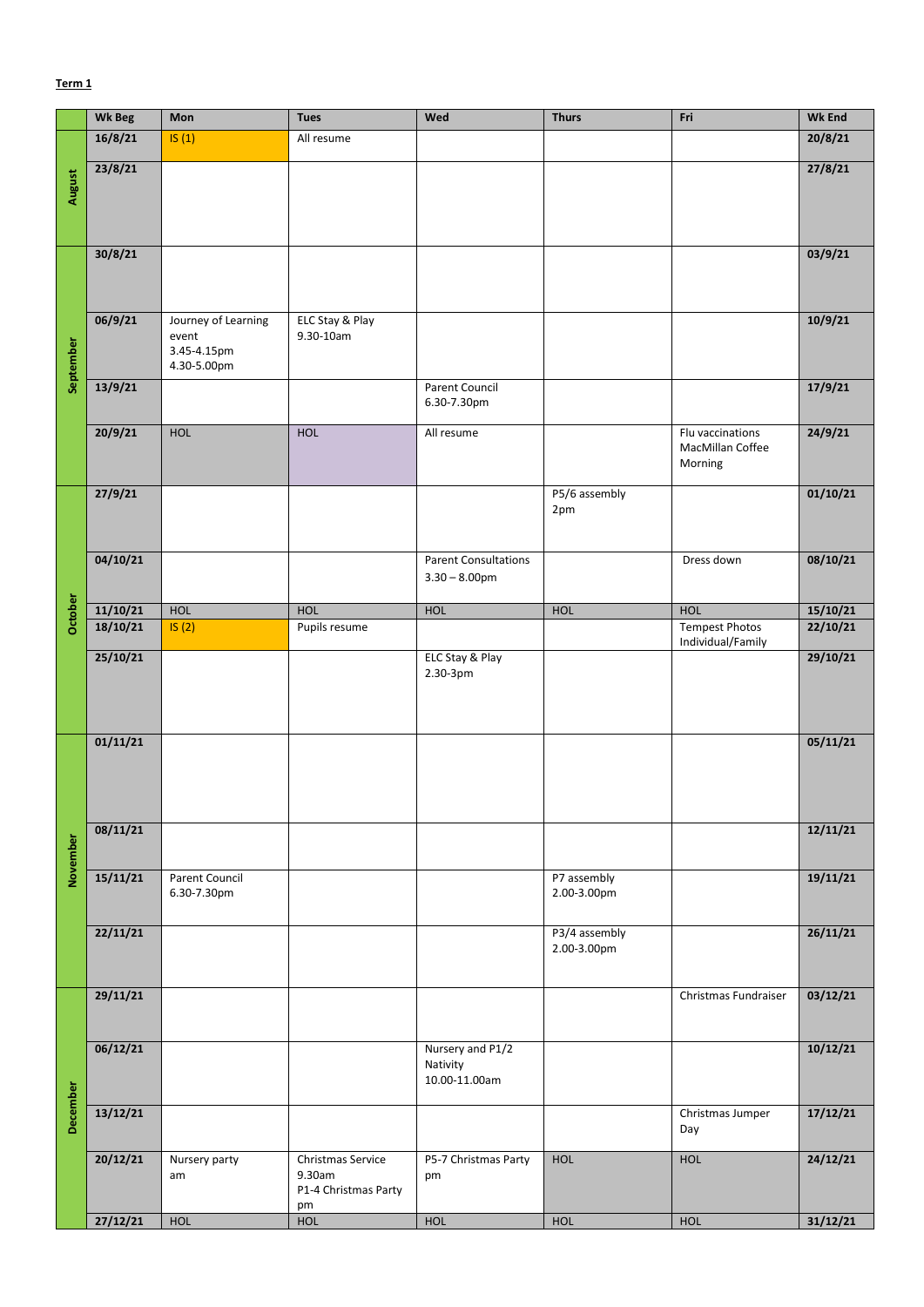## **Term 2**

|          | <b>Wk Beg</b> | Mon                            | <b>Tues</b>                   | Wed                                               | <b>Thurs</b>                               | Fri                        | <b>Wk End</b> |
|----------|---------------|--------------------------------|-------------------------------|---------------------------------------------------|--------------------------------------------|----------------------------|---------------|
| January  | 03/1/22       | HOL                            | HOL                           | IS(3)                                             | All resume                                 |                            | 07/1/22       |
|          | 10/1/22       |                                |                               |                                                   |                                            |                            | 14/1/22       |
|          | 17/1/22       |                                |                               | Journey of Learning<br>3.45-4.15pm<br>4.30-5.00pm | ELC Stay & Play<br>9.30-10am               |                            | 21/1/22       |
|          | 24/1/22       |                                |                               |                                                   |                                            |                            | 28/1/22       |
|          | 31/1/22       |                                |                               |                                                   |                                            |                            | 04/2/22       |
| February | 07/2/22       |                                | Parent Council<br>6.30-7.30pm |                                                   |                                            |                            | 11/2/22       |
|          | 14/2/22       | <b>HOL</b>                     | <b>HOL</b>                    | All resume                                        |                                            |                            | 18/2/22       |
|          | 21/2/22       |                                | P3/4 Show<br>2.00 - 3.00pm    |                                                   |                                            | Whole School<br>Fundraiser | 25/2/22       |
| March    | 28/2/22       |                                |                               |                                                   | P5-7 Show<br>2.00-3.00pm<br>World Book Day |                            | 04/3/22       |
|          | 7/3/22        | ELC Stay & Play<br>2.30-3.00pm |                               |                                                   |                                            |                            | 11/3/22       |
|          | 14/3/22       | P6/7 Lendrickmuir              | P6/7 Lendrickmuir             | P6/7 Lendrickmur                                  | P6/7 Lendrickmuir                          | P6/7 Lendrickmuir          | 18/3/22       |
|          | 21/3/22       |                                |                               |                                                   | P7 info evening at<br>academy              |                            | 25/3/22       |
| April    | 28/3/22       |                                |                               | <b>Parents Consultations</b><br>$3.30 - 8.00$ pm  | <b>Easter Service</b><br>9.30am            | Dress down                 | 1/4/22        |
|          | 4/4/22        | <b>HOL</b>                     | <b>HOL</b>                    | <b>HOL</b>                                        | <b>HOL</b>                                 | <b>HOL</b>                 | 8/4/22        |
|          | 11/4/22       | <b>HOL</b>                     | HOL                           | HOL                                               | HOL                                        | <b>HOL</b>                 | 15/4/22       |